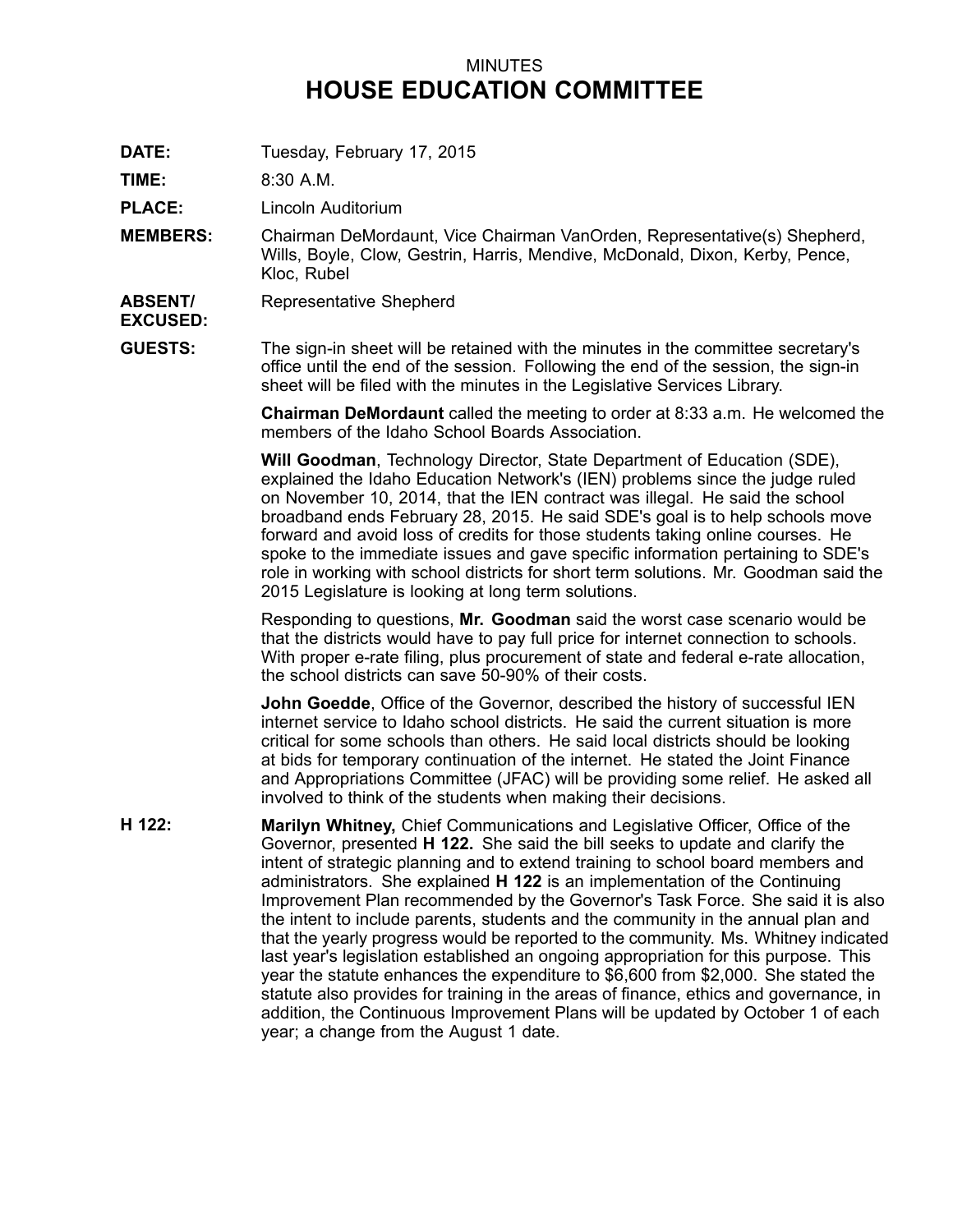**Karen Echeverria**, Executive Director, Idaho School Boards Association and **Dale Kleinert,** Director, Northwest Accreditation, spoke **in support** of **H 122.** Ms. Echeverria said ISBA is pleased with the premise of the statute and the change in the compliance date. She said 81% of the schools use professional trainers to educate the board members and administrators. Mr. Kleinert said 255 districts use <sup>a</sup> review cycle.

**MOTION: Rep. Kloc** made <sup>a</sup> motion to send **H 122** to the floor with <sup>a</sup> **DO PASS** recommendation. **Motion carried by voice vote. Rep. Kloc** will sponsor the bill on the floor.

> **Todd Wells**, President, ISBA, gave <sup>a</sup> report to the committee regarding the activities, successes and concerns of school boards across the state. He spoke to issues being supported by ISBA which should be seen as proposals or considerations before the legislature this year. He also told the committee, ISBA is the first state in the nation to have charter school boards included in their association. Mr. Wells reported on the "Stand Up 4 Idaho Public Schools" campaign launched by the ISBA.

> **Jay Larsen,** President and Founder, Idaho Technology Council, said there is tremendous opportunity for educators and lawmakers to participate in areas vital for Idaho's future economic success. He said Idaho is at a crossroad to make significant changes in the development of talent, the access to capital, and to improve research and development in computer science. He indicated local school districts must be partners or the students will not receive the instruction nor get the vision. He reported there are over 1,700 open computing jobs in Idaho, 309 computer science graduates and only 7 schools teaching computer science. He noted only 10% of high schools across the country teach computer science. Mr. Larsen explained, when developing software for Idaho, it is centered on agriscience, energy and technology. He explained the progress made over the past three years and the need to teach Idaho's students critical thinking, problem solving, persistence, creativity and other needed 21st Century skills. He asked the legislators and school districts to implement the Computer Science K-12 Initiative.

> **James Price**, Chief Technology Officer, Clearwater Analytics, shared his personal journey from an 8th grade computer programming class in rural Utah to Director of Development for Clearwater Analytics. He said his company provides accounting and reporting services for investment portfolios to some of the world's largest corporations, insurance companies and asset management firms. The company currently employs nearly 400 people, almost all of them in the Boise headquarters. He said finding software developers to meet the demand of the company is difficult within Idaho. He asked lawmakers to ensure Idaho students get the education necessary to prepare them for tomorrow's economy. He also encouraged every school district to offer computer science in the curriculum.

> **Dr. Sherawn Reberry**, Director of Education, Idaho Digital Learning Academy, said Idaho's workforce needs computer science graduates. She explained the importance of "code" curriculum and training, and how Idaho Technology Council and IDLA have partnered to bring Code.org K-12 curriculum to Idaho school districts. She described the course offerings for students and explained the workings of Code.org and IDLA. Currently IDLA is providing training and workshops for teacher development.

**Dan Puga,** President & Director of Operations, In Time Tec, LLC, shared his story of growing up in Greenleaf, Idaho, going to Canyon County schools and learning computer science in <sup>a</sup> teacher's garage, then progressing to create his own software/technology company. He echoed the comments and concerns expressed by **Mr. Price**. He emphasized the need for STEM (Science, Technology, Energy and Mathematics) mentorship and entrepreneurship in education classrooms.